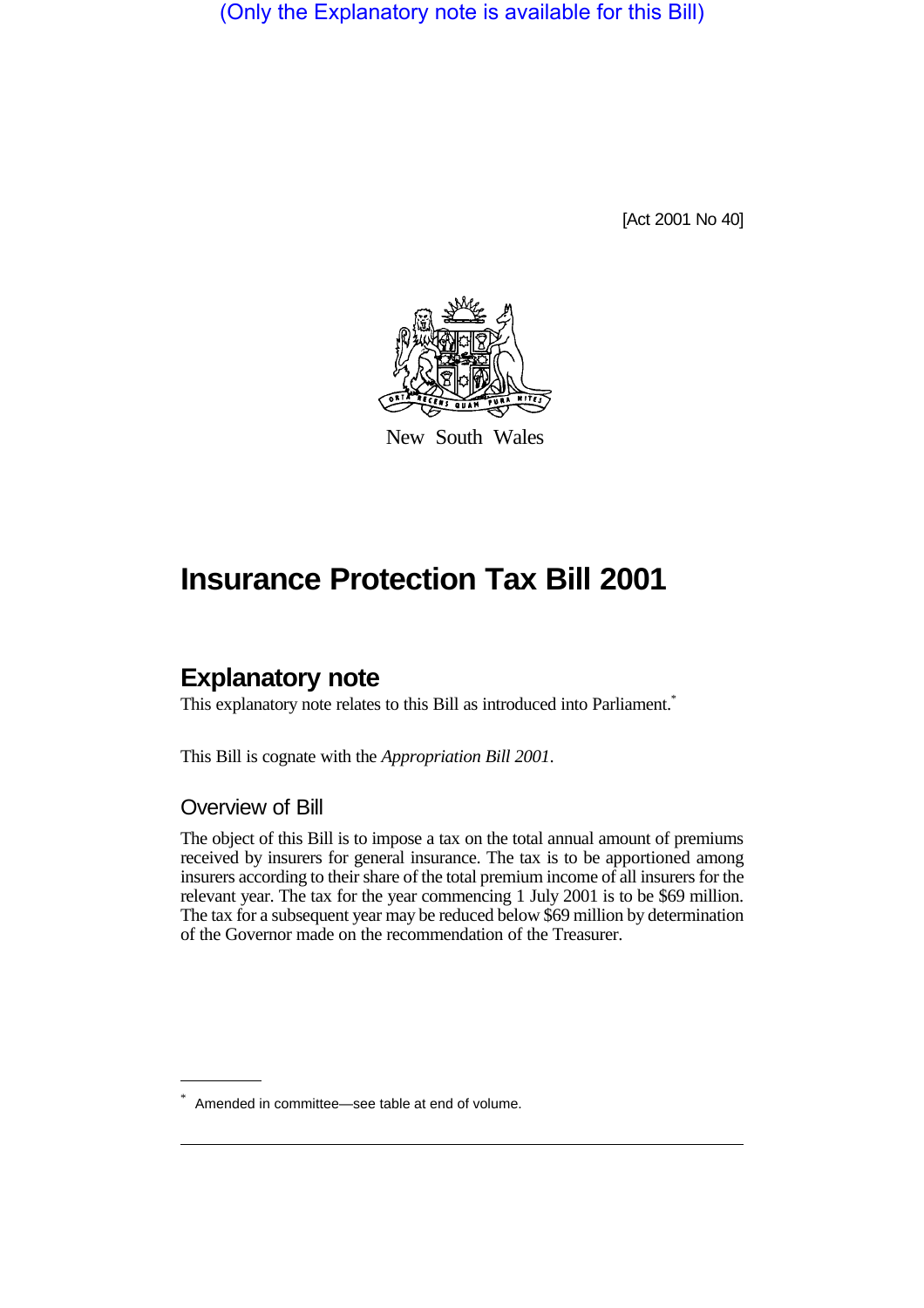Insurance Protection Tax Bill 2001 [Act 2001 No 40]

Explanatory note

## Outline of provisions

## **Part 1 Preliminary**

**Clause 1** sets out the name (also called the short title) of the proposed Act.

**Clause 2** provides for the commencement of the proposed Act on 1 July 2001.

**Clause 3** defines certain words and expressions used in the proposed Act, in particular, *insurer*, *general insurance* and *premium*.

## **Part 2 Imposition of tax**

#### **Division 1 General**

**Clause 4** imposes tax on the total annual amount of all premiums received by insurers for general insurance as determined in accordance with the proposed Act.

**Clause 5** provides that the total amount of tax that is to be imposed by the proposed Act for the year commencing on 1 July 2001, and for each subsequent year, is \$69 million, unless, for a year commencing on or after 1 July 2002, the Governor, on the recommendation of the Treasurer, determines a lesser amount.

**Clause 6** requires an insurer to lodge a return with the Chief Commissioner of State Revenue (the *Chief Commissioner*) on or before 15 August in each year that will enable the determination of the total net premiums received by the insurer for general insurance in the preceding year. The return is to be accompanied with an auditor's certificate. Failure to comply with clause 6 is an offence.

**Clause 7** makes it an offence to lodge a return under clause 6 that is false or misleading in a material particular.

**Clause 8** requires the Chief Commissioner, on or before 1 September in each year, to assess the liability of each insurer to pay the tax imposed by the proposed Act. The tax is to be apportioned among insurers according to their share of the total premium income of all insurers for the relevant year.

**Clause 9** contains a definition of *premium* for the purposes of the proposed Act.

Explanatory note page 2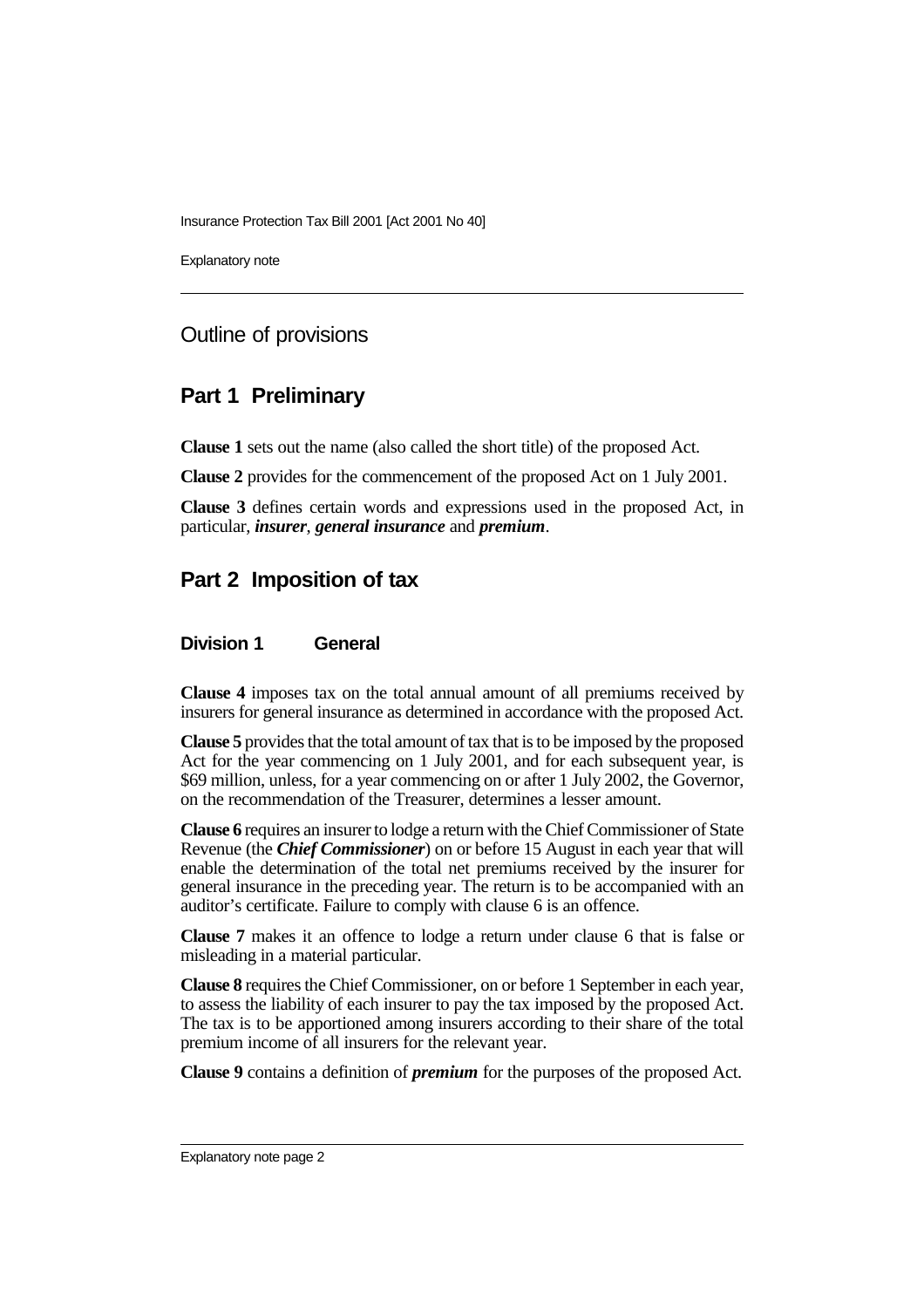Insurance Protection Tax Bill 2001 [Act 2001 No 40]

Explanatory note

**Clause 10** determines when a premium, or an instalment of a premium, is received for the purposes of the proposed Act and when a premium, or an instalment of a premium, is refunded for the purposes of the proposed Act.

**Clause 11** requires the Chief Commissioner, on or after 15 March and before 15 May in each year, to make a reassessment of the tax liability of each insurer. If, at the time before making the reassessment, the Chief Commissioner is satisfied that an insurer is unable to pay the full amount of the tax specified in the insurer's notice of assessment, the clause determines the basis on which the reassessment is to be made. No objection or appeal lies against a reassessment.

#### **Division 2 Apportionment of premiums**

**Clause 12** provides the means for apportioning premiums between New South Wales and other places if a contract of insurance insures property that is in New South Wales as well as property in another place, or a risk that may occur in New South Wales or in another place.

**Clause 13** provides the means for apportioning premiums between different types of insurance that are relevant to determining liability for tax.

## **Part 3 Payment of tax**

**Clause 14** provides that the proposed Act is to be read together with the *Taxation Administration Act 1996* which makes provision for the administration and enforcement of the proposed Act and other taxation laws.

**Clause 15** provides for payment of the tax by quarterly instalments.

**Clause 16** provides that the tax payable under the proposed Act is to be paid into an account in the Special Deposits Account in the Treasury called the Policyholders Protection Fund.

## **Part 4 Registration of insurers**

**Clause 17** requires insurers to register with the Chief Commissioner. Failure to do so is made an offence.

**Clause 18** requires the Chief Commissioner to register an insurer that applies for registration.